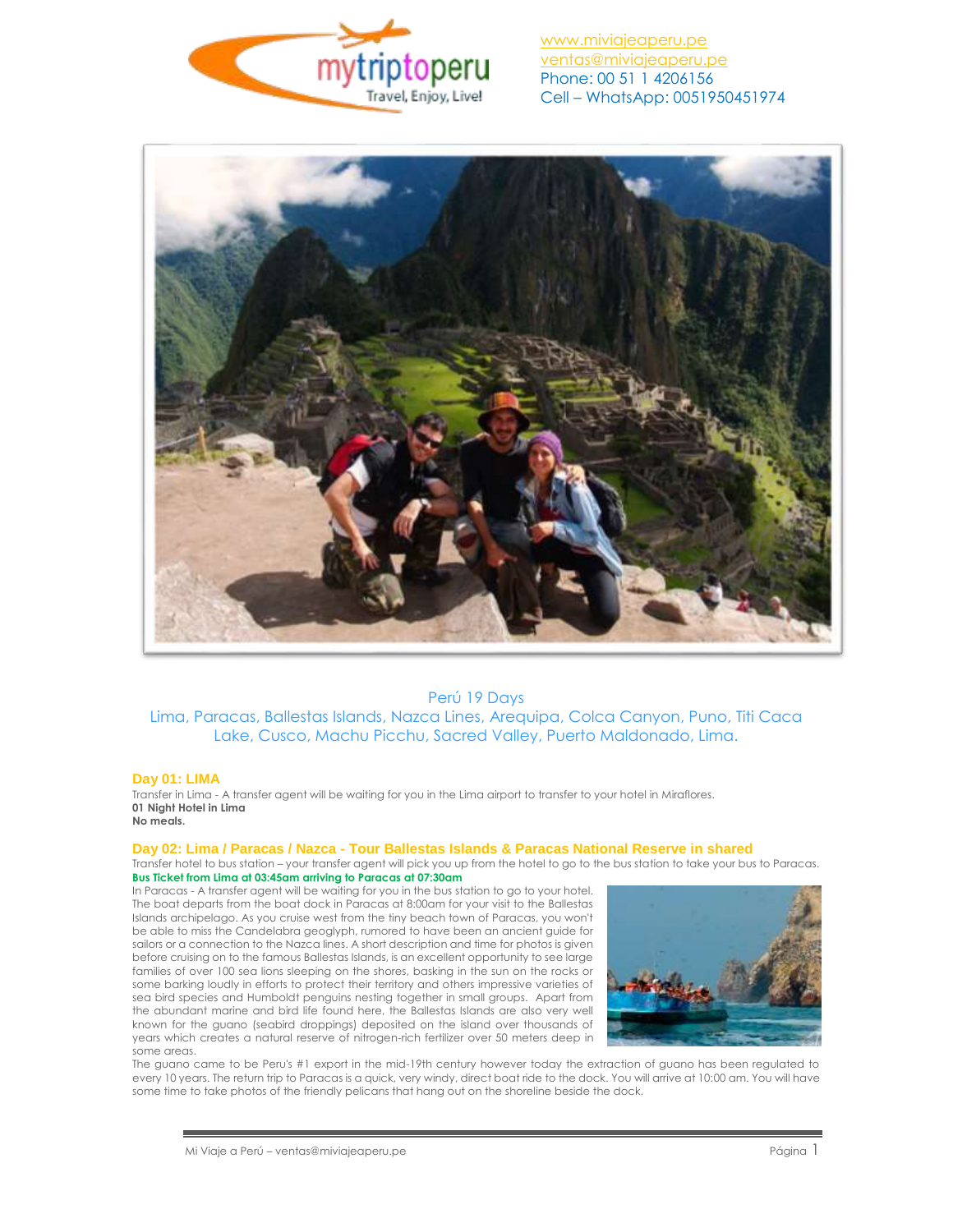

Then, make your way to the same departure point for your next tour. At 11:00am we will depart for the **Paracas National Reserve** for a guided tour through this pristine natural reserve. Visit the Mirador de Flamencos o Parihuanas and see 'La Catedral' rock formation created by wind and sea erosion. See the Playa Roja, unique to the Peruvian coast with fossils of ancient marine life. End your trip at Playa Lagunillas for lunch and time to enjoy the beach before returning to the town of Paracas where your trip will come to an end at 3:00 pm.



A transfer agent will pick you up to the the Bus Station to take your bus to Nazca. **Bus Ticket from Paracas depart at 5:00pm arriving to Nazca at 8:30pm**

In Nazca – the transfer agent will be waiting for you at the bus station to go to your hotel. **01 Night hotel in Nazca**

## **Breakfast**

## **Day 03: Overflight Nazca Lines & Bus de Nazca / Arequipa in shared**

On time, a transfer agent will pick you up from the hotel to go to the aerodrome to do the Overflight Nazca Line.

Flights from the Aerodrome "Maria Reiche" in the city of Nazca from 6:00 am to 4:30 pm (subject to weather and times established by the DGAC conditions depending month of the year) Flown by the most experienced captains in the area, visiting the Nazca Lines geoglyphs watching 12 classic, The Whale, Compass, Trapezoids, Astronaut, Monkey, etc.

Return to the Bus Station.

#### **Bus Ticket from Nazca depart at 2:30pm arriving to Arequipa at 11:00pm**

In Arequipa, a transfer agent will meet you at your arrival in the bus station to go to your hotel.

**01 Night Hotel in Arequipa Breakfast**

### **Day 04: Arequipa – City Tour & Santa Catalina Convent**

Arequipa, also called the White city is next to Cusco and Machu Picchu one of the main Peru's highlights. In 2000 the city's central core earned a well-deserved Unesco World Heritage listing and the sight of the gigantic cathedral, with the magic image of 5825m of the volcano El Misti, is a view that nobody can miss it!

You will see the popular Market of San Camilo - Main Square - Compañia Church and its Cupola

- Colonial Neighborhood El Tambo, la Cabezona - Then Santa Catalina Monastery will be visited, which is the most important and impressive religious monument in Perú, founded in 1579.

**01 Night Hotel in Arequipa**

**Breakfast**

## **Day 05: Tour Colca Canyon & vicuña reserve in shared**

You will join a small group trip. Today you will be picked up from your hotel at 07:30 am to 08:20am, and depart by bus on your excursion towards the Colca Valley. We will drive across Pampa Cañahuas in the Aguada Blanca National Reserve which is home to herds of vicuñas, llamas and alpacas, so you can stop to get that all important selfie with an Alpaca! We also stop at the Mirador de los Andes, the crater of Chucura, and the Mirador de Chivay to get some incredible photos on the way to our final destination, Chivay.

We arrive to Chivay at around 1:00pm where we will have some lunch and check in to your hotel for the night. You then have the option to visit the local hot springs if you want, or simply explore the small but picturesque town of Chivay. Later in the evening, you will meet for dinner with your guide and go to visit a local Peruvian folklore show, where you will be encouraged (and sometimes forced) to partake in the local dancing and singing! An early night is recommended, so try to avoid the local Irish bar!

**01 Night Hotel in Chivay - Colca Breakfast & lunch** 

### **Day 06: Visit Colca Canyon Valley to Condor's Cross to Puno**

After an early breakfast (around 06:00am), we depart to the "Condor's Cross" from where we will hopefully see the world famous Andean Condor birds fly majestically above us as they rise up from the Canyon. We will take you to different viewpoints of the Canyon to allow you to explore and appreciate the sheer size of this incredible canyon (the second deepest in the world!). On the way back to Chivay, we stop at the town of Yanque, visit its beautiful church and its characteristic stone streets among other attractions. To have spectacular views of the Colca Valley, we will drive to the observation points of Choquetipo and Artahuilque where you can see pre-Inca tombs and mock ups of the terraces, so make sure you save plenty of space in your memory card for these amazing places.







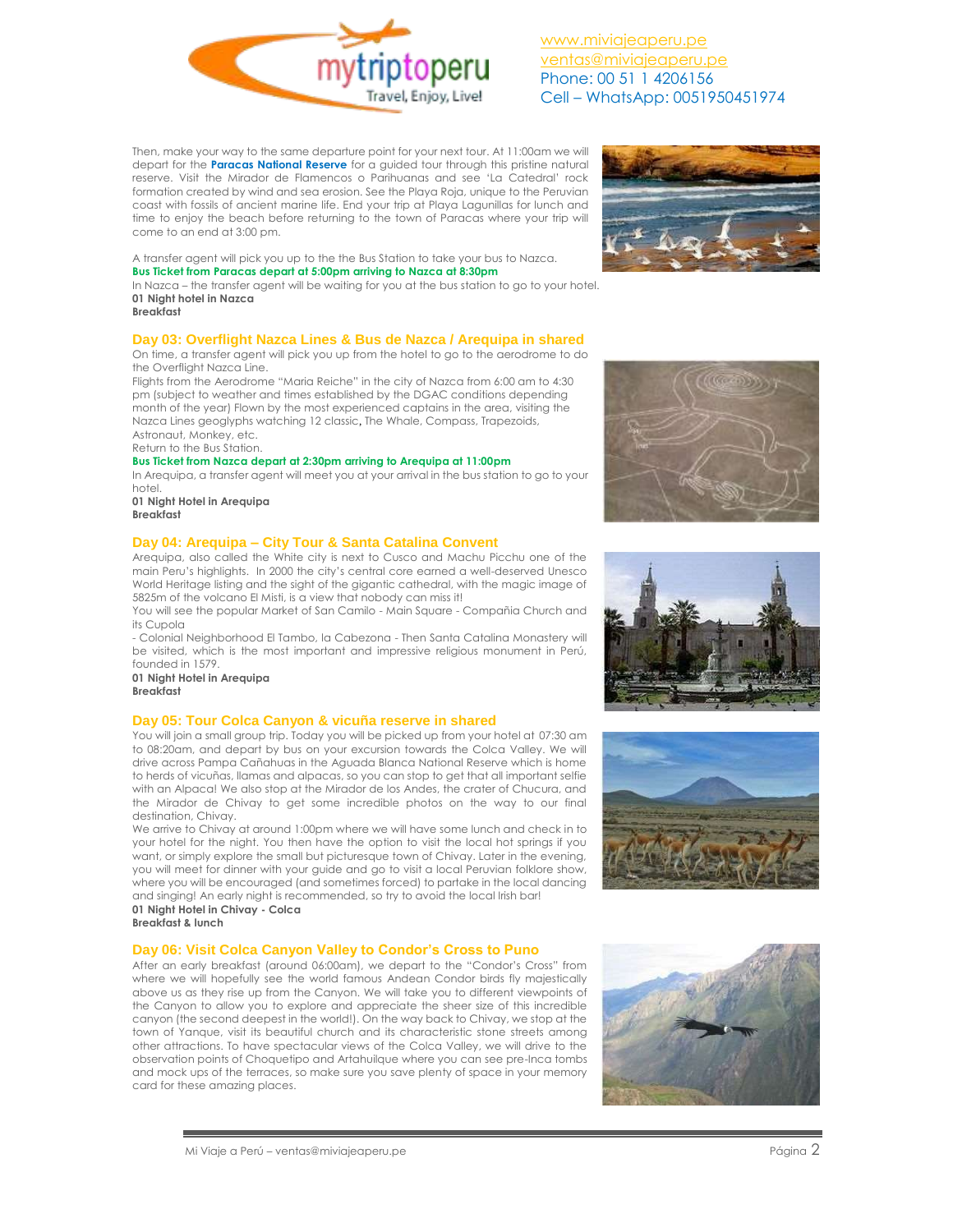

After that, you will be transfer to the bus station to set off across the altiplano – the high Andean grasslands – towards Puno and Lake Titicaca-

### **Bus Ticket from Colca depart at 1:30pm arriving to Puno at 7:40pm**,

In Puno – a transfer agent will be waiting for you in the bus station to go to the hotel. **01 Night Hotel in Puno Breakfast**

# **Day 07: Tour Titicaca Lake, Uros & Taquile Islands**

Early morning transfer to the pier for a boat trip to Uros Floating Islands. Located 4 km from Puno and about 20 minutes motorboat ride. The original inhabitants of these floating islands are said to descend from one of the most ancient peoples of the Americas. Their dwellings made of Totora reed are built on the surface of Lake Titicaca. Next, we continue to Taquile Island. It is of great scenic beauty, ethnic and cultural interest. Local people are devoted to the agriculture and they have generated a communal tourism, as the visitors share their food and housing. They are famous for their fabrics and crafts. Lunch included. After that, return to Puno and transfer to the hotel.

**01 Night Hotel in Puno Breakfast & lunch**

## **Day 08: Puno / Cusco in Tourist Bus.**

A transfer agent will pick you up from the hotel to go to the bus station. **Bus Ticket from Puno departs at 08:00am arriving to Cusco at 2:30pm** In Cusco – a transfer agent will be waiting for you in the bus station to go to the hotel.

**01 Night Hotel in Cusco Breakfast**

### **Day 09: Cuzco - City tour + Nearby Ruins**

#### In the morning free at leisure

At 1:30pm to 2:00pm your guide will pick you up from the hotel to begin the tour. You will see the main temple of the Sun known also as the "Qoricancha". "Sacsayhuaman" known as the head of the Puma in reference to the city of Cusco that was built in a shape of a Puma, and the head of the puma was exactly Sacsayhuaman. After that, we immediately visit the Qenqo temple in honor of mother Earth or Pachamama. Then we continue with our bus to Pucapucara which, in Inkas time, was an entry control to the sacred city of Cusco. Later a visit of Tambomachay Inka temple in honor of the natural element of water.

We will return to Cusco. It will be up to you to decide either to stay in the beautiful main square of Cusco or be taken to your hotel.

**01 Night Hotel in Cusco Breakfast**

## **Day 10: Cusco / Tour to Machu Picchu ruins**

At 6:30am you will be pick you up from your hotel to go to the train station. We will take the train from Cusco to go to Machu Picchu village, arriving in this town at 10:30 am approximately. The northbound train follows the lower lands towards to the Sanctuary of macho Picchu and ends its services at the Aguas Calientes station. We will immediately board a bus that will transport you along the Hiram Bingham road leading to the ruins of Machu Picchu Inca City.

The bus rides about half an hour to the ruins ahead. The guide will take you to Machu Picchu and explain the history of the area and answer any questions you may have about the site. After that you will have free time to enjoy at your own discretion and pace this world wonder. The guide will inform you what train you need to take back and the hour that you must be at the train station in Aguas Calientes the next day. We recommend visiting the house of the chosen, the intiwatana (the sundial, marking the seasons), Kallancas (sheds for warriors), as well as the large areas with terraces.

**01 Night Hotel in Aguas Calientes Breakfast & Lunch**

## **Day 11: Aguas Calientes / Cusco.**

Free Day in Aguas Calientes town. In according time we will be approaching the railway station to board the train and start our journey back to Ollantaytambo and then take a touristic bus to Cusco. The train usually back to Cusco at 6:30pm arriving to Cusco at 10:30pm. Our personal staff will be waiting for you to transfer to your hotel. **01 Night Hotel in Cusco**

**Breakfast**

### **Day 12: Tour in the Sacred Valley, Pisac Market, Ollantaytambo & Chinchero.**

At 8:30 am a guide will pick you up from your hotel to begin the tour of the Sacred Valley of the Incas, we will be leaving the city and reach the viewpoint of Taray, from here we can enjoy the beautiful Inca terraces and existing farmland which surround the





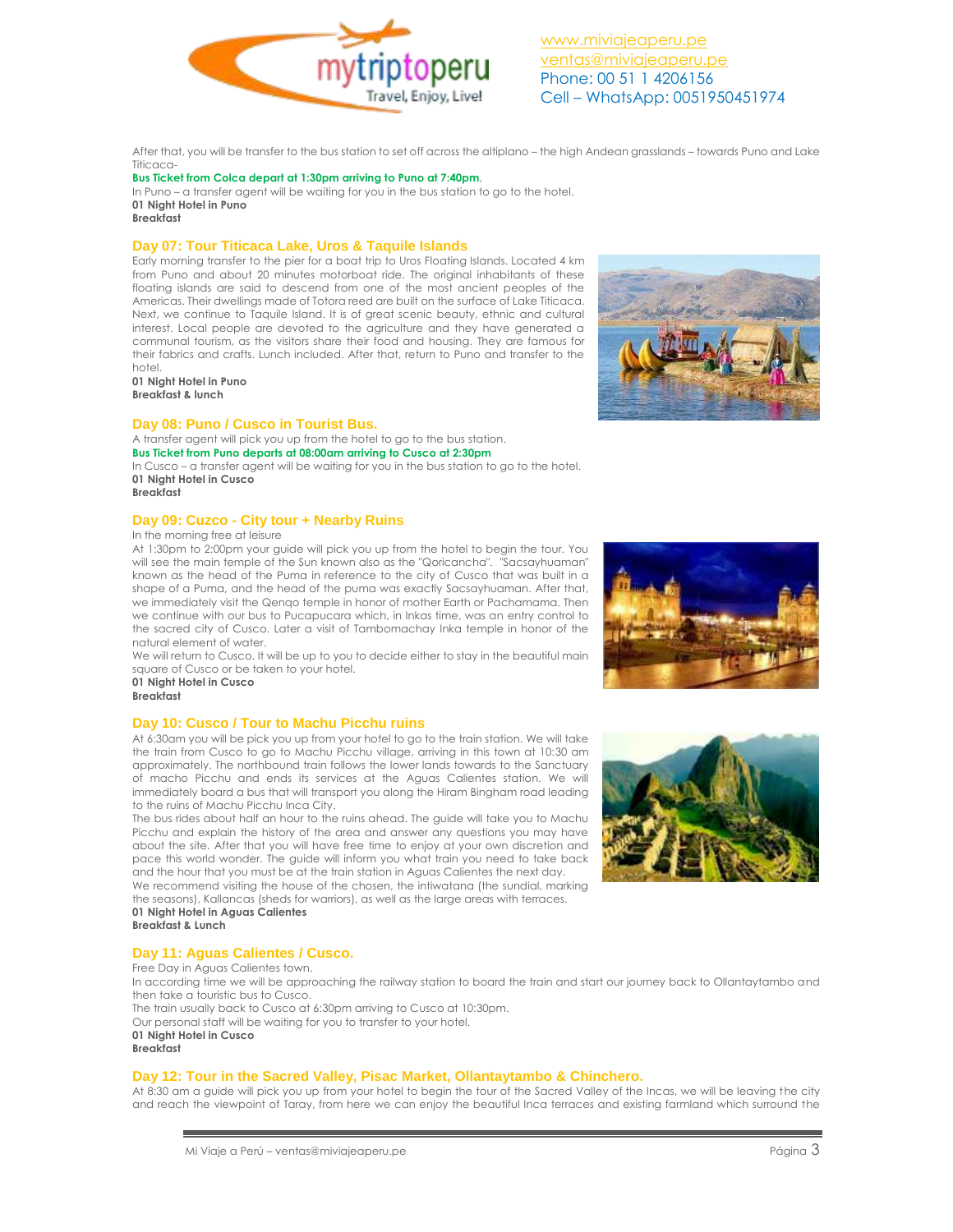

sacred river of the Incas "Willcamayuc". Later we´ll visit Pisaq the archaeological Park, also the Indian market which is very colorful as the local people. The Pisaq Andean Market is the best place to shop for crafts and souvenirs.

After some free time, we continue our journey to the village of Urubamba, where we will have a typical buffet lunch. After that, we will continue our journey we´ll reach the last living Inca town "Ollantaytambo". Ollantaytambo reminds us of a mythical love story, a drama of love that prevaisl against all obstacles. It is believed that this city was built by General Inka Ollanta in a time of rebellion against the Royal army of the Inka by preventing its binding to the beautiful princess Cusi Qoyllor "beautiful star".

A further 40 minutes' drive takes us to Chinchero surrounded by the colonial houses, where we will again discover the magnificence of the Incan constructions, terraces and the beauty of the local people in their traditional dresses, all surrounded by the local temple, where we'll appreciate the painting of local people who later where well-known as the creator of the "Escuela Cusqueña" founders. The Colonial church is rich in art and jewelry and well appreciated by their population.

At 7:00pm arrival in Cusco and transfer to your hotel. **01 Night Hotel in Cusco Breakfast & Lunch**

### **Day 13: Cusco – Free Day**

Breakfast Free Day in Cusco. 01 Night Hotel in Cusco.

## **Day 14: Cuzco / Puerto Maldonado**

Breakfast. Transfer hotel to airport. **Air Ticket Cuzco / Puerto Maldonado**

### **PACKAGE 4 DAYS WITH MEALS**

Reception at the Puerto Maldonado city's airport which is located five minutes from our office where you'll have 15 to 20 minutes to package you bags and take with you only the necessary items for your trip. There you could leave your baggage's in a safe place From there we'll continue our trin in bus or car for about 15 minutes to the Infierno Native Community, from there we'll embark on a motorized boat to trip along the warm and calm Tambopata River's waters.

The estimated trip time is 30 minutes. During the trip we'll offer you the lunch which is prepared by our lodge chef.

After this refreshing trip we'll arrive to the lodge where you'll receive a warm welcome from the lodge manager. Then we'll assignee your rooms and the guide will explain you the activity to start tour jungle tour.

## Canopy tower

All the activities that we make at the lodge start depending on the time that we arrive to the lodge from Puerto Maldonado. Sometime we star around 4:00 – 4:30 pm

This is a fun and unique activity. One of our guides will guide you to the tower, a special place to help you to find and identify birds and other rainforest animals. During the visit to the different platforms in the tower the guide will tell you about the different levels in the forest. When you get the top of the tower, you'll be at the tallest point (37 meters) From there you'll see the trees around which get the 30 meters tall (100 feet or more). This is an excellent place to watch the birds visiting the canopy near to your eyes. This experience is possible only from this place, it's completely different watch birds in the canopy than watch them from the floor. It's amazing to watch the colorful macaws, parrots, toucans, tramps, tanagers, jacamar, woodpeckers, monkeys and other wild jungle animals in front of your eyes.

#### Dinner 7: 00 PM

### Caymans searching at the river: 8:00 PM

This activity is performed after dinner. To search alligators we'll back to the river and take a boat ride where supported by our flashlight we'll look for the red reflex of the alligators' eyes that sometimes are on the banks of the river. And with more luck we could have the opportunity to see some nocturnal animal's habitat. Just being in the middle of nature is impressive and magical. This activity takes 45 minutes to one hour approximately

## **Day 15: PUERTO MALDONADO**

Breakfast 4:00 - 4:30 AM everything is depending of the weather conditions Parrots claylike

We'll guide you to the claylike parrots and macaws, which is located at approximately 15 minutes on a boat trip, then we'll get to a hidden place since there you we'll appreciate a ravine formed by erosion of the river in a clayey way, where every morning at dawn, different types of parrots and parakeets and other species of birds meet. They perform their flutter ceremony before starting the collpeo. Which consists of ingesting Clay from the Collpa after 20 to 25 minutes will go away. It is believed that the small particles of clay serve to detoxify fruit diets of birds Tress Chimbadas lake.

Boat trip approximately 30 minutes. After that we'll continue with the boat trip until we reach a place where we will have to walk for about 25 minutes to reach the Tres Chimbadas lake port where we will find a catamaran that we will use to make a whole trip around the lake. When we finally arrive to the destination we will have a breathtaking view of the lake, surrounded by beautiful water palm trees. Having a bt of





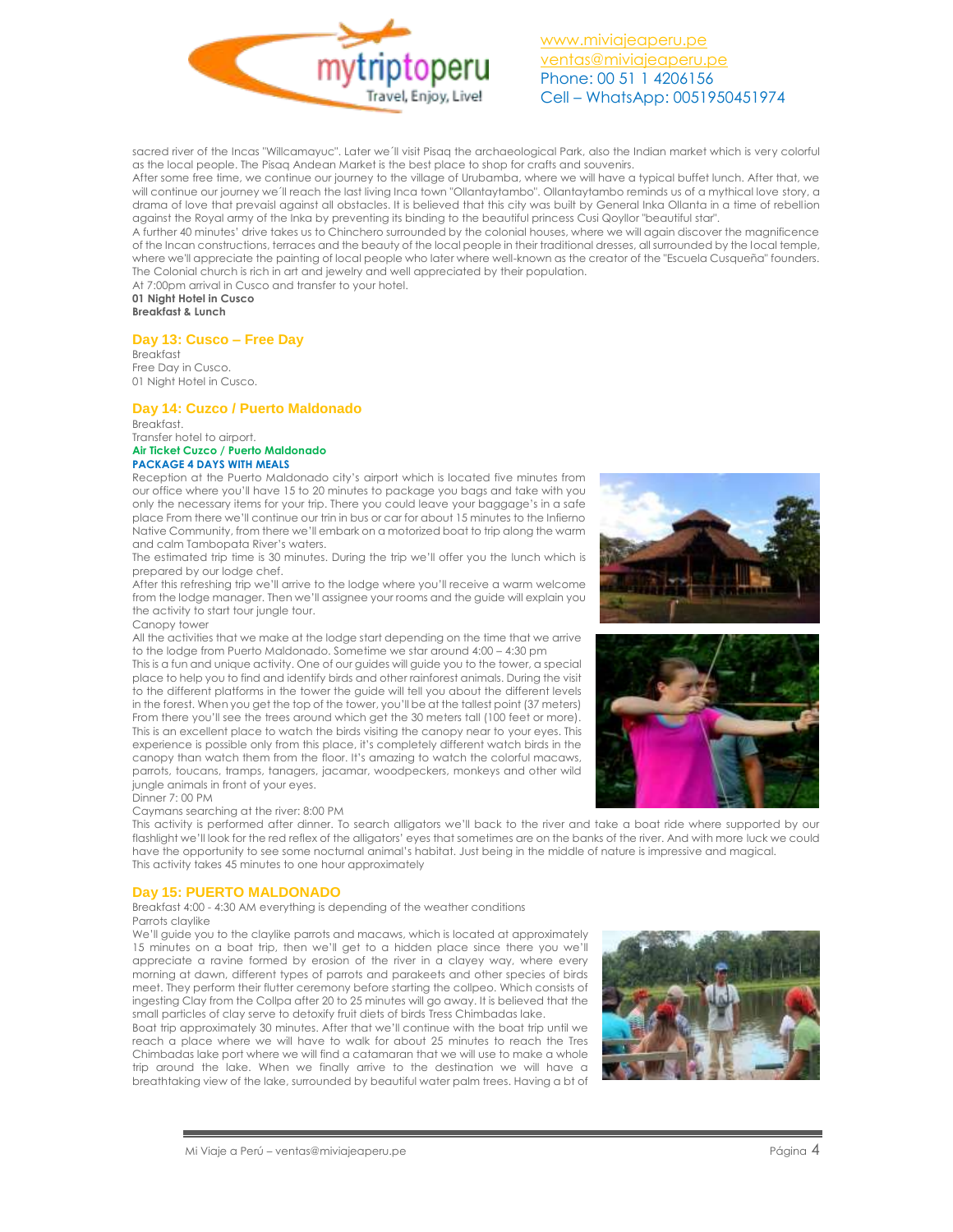

good luck you will be able to observe a variety of wild fauna species such as Hoatzin, monkeys, macaws, black caiman, flying parrots and maybe we could observe a family of river wolf (Pteronoura brasilienses), specie that is in danger of extinction. This attraction is adjacent to the Tambopata Reserve.

In the back road we'll be near to the Parrots Clay lick that is located at the river border. In a 10 – 15 minutes stop We could maybe see some parrots and guacamayos clay licking

When we finish the trip we'll get back the lodge. And then you'll enjoy the delicious break that will be waiting for you and you'll have a break time to have a relaxing time enjoying the landscape from you room.

This activity takes approximately 2 and a half hours depending on how interesting is the day and the fauna.

Lunch 1:00 PM

#### "Ñape" Botanical Garden – 3: 30 PM

To continue with our tour, we'll visit the medicinal garden which is located very near to the lodge. There we'll meet the ethnobotanical guide who is going to share with us some traditional knowledge of natural medicine preparation. Many people still preserve the habits of giving good use to medicinal plants such us: Ayahuasca, Chacruna. Chuchuhuasi, Cat's claw, garlic sacha and others that are used and prepared by local people specially to cure some diseases like rheumatism, colds, malaria, diabetes, fever, gastritis, cough, anemia, and more.

This activity takes approximately one and a half hour.

Bow and Narrow activity 4: 30 - 4:45 PM

Our guide will explain the way that ancient, elaborated and used the bow and arrow to hunt some animals in the area as a home maintenance activity and as a way to provide support to the couple for feeding children.

To make this activity we'll take a walk of about 30 minutes for a trail that is close to the lodge. When we get to the place we will have the opportunity to practice this fun activity. To develop this activity, a lot of concentration is needed, because it involves throwing an arrow with a bow and get the target from a distance. This activity takes between 45 minutes and 1 hour, depending on the number of people assisting in the group.

Dinner 7:00 PM

Night walk 8: 00 PM

This activity is performed after dinner. It's a night treek by one of the lodge roads looking for insects amphibians, tarantulas, bats, nocturnal birds and listening to different sounds of animals, the falling of the leaves from the trees, Which will make more interesting the route, and with some luck we will observe some nocturnal life mammals; such as armadillo, night monkey or perhaps some nocturnal bird.

## **Day 16: PUERTO MALDONADO**

#### Parrots clay lick 5: 30 AM

We'll wake up very early in the morning and with luck we'll try to see the parrots and macaws concentration or maybe some mammal near the parrot's clay lick. To develop this activity we'll trip for about 15 minutes on a boat. Since the boat we'll observe ravine formed by erosion of the river in a clay lick way, It is believed that the small particles of clay serve to detoxify fruit diets of birds and other mammals. This activity takes 20 or 25 minutes approximately. After the birds are going to start their flights around the claylike and we`ll get back the lodge to have a delicious breakfast. Breakfast 7:30 AM



## Mammals claylike 8: 15 AM

To do this activity we'll have to walk for about 2 hours. The hidden place is located at 6 kilometers approximately and the time to get the lodge back is the same, there, a delicious breakfast, is going to be waiting for us.

Like the birds, mammals meet around the clay lick too. However not in the same way and not only at the same time, mammals meet around the clay lick in different times during the day or the night. They are more reserved about It and do less routine. So, they are more difficult to see, unless you sit here for 24 hours.

This Collpa is visited by the huanganas, Sajin's, deer, agouti, squirrel, tapir. You will arrive at a place where they will stop for about 30 to 45 minutes to wait for the activity of the animals to begin. But in the course of the walk the guide will explain some species of plants and hopefully they can observe some species of mammals also

Lunch 1: 00 PM

A visit to the organic fruits garden 3:30 – 4: 45 PM

To continue with the tour in Puerto Maldonado, we will board the motorized boat again to travel for about 10 minutes to visit the Flores family farm, a member of the Infierno Native Community, who has developed a traditional and sustainable agriculture. We will take species of typical plants identification tour; such as cocona, wild potato, dale-dale, cassava, caimito, pineapple, soursop, zapote, pacay, guava, banana of silk, passion fruit among others that we will perceive from the entrance to this local farm in the community.

This activity takes about 1 hour and a half to visit and travel to the farm. Dinner 7: 00 PM

## **Day 17: PUERTO MALDONADO**

Breakfast 7: 30 AM Transfer 8:30 – 9:30 AM Lodge - Nuevo port - office Office – airport

#### **Air Ticket Puerto Maldonado / Lima**

Transfer in Airport / Hotel in Lima. 01 Night Hotel in Lima.

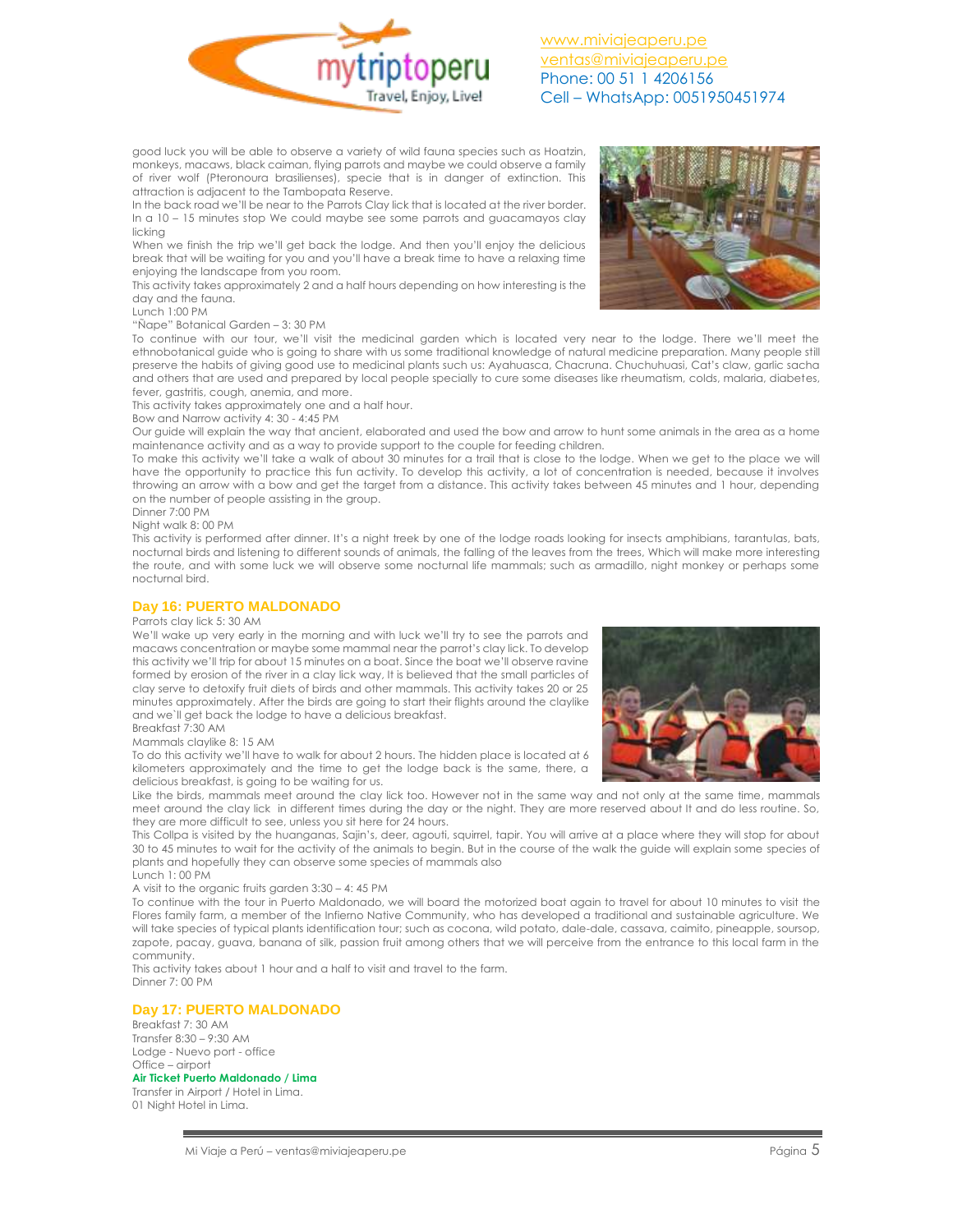

## **Day 18: City tour Lima Colonial & Moderna**

#### Breakfast.

ANCESTRAL LIMA: We start our tour with a panoramic view of the "Pucllana Pyramid" a magnificent ceremonial and archeological center built in the 4th century a.D. and considered a "sacred village" by the Incas. The Viceroyalty of Perú was the most important of the Spanish Empire and Lima was its capital.

COLONIAL LIMA: We visit the Historical Center of Lima, where you will appreciate more than fifty monuments and Colonial edifications, such as the Paseo de la República, the San Martín Square, the Main Square, the Government Palace, the Archbishop's Palace, the Cathedral Basilica, and the City Council Palace amongst others.

We will visit the MUSEUM OF THE BANCO CENTRAL DE RESERVA\*,where we will admire the "Treasures of Perú" Collection, a fine selection of objects made of gold, ceramics and textiles from different pre-columbian cultures.

We will visit the monumental SAN FRANCISCO CONVENT, which displays the largest collection of religious art in America. Our highlight will be the visit of the underground vaults, known as "Catacumbas" or Catacombs.

CONTEMPORARY LIMA: We will visit traditional residential areas of Lima and Larcomar.

\*Museum of the "Banco Central de Reserva" is closed to the public on Saturday and Sunday afternoon. Monday closed all day. 01 Night hotel in Lima

## **Day 19: Lima**

## Breakfast.

Transfer hotel to airport.

## Price per Person in American Dollars:

| Category                     | Ciudad                 | Hotel                      | Simple   | <b>Double</b> | <b>Triple</b> |
|------------------------------|------------------------|----------------------------|----------|---------------|---------------|
| <b>Hostels</b>               | Lima                   | Pirwa Inclan               | 2,127.00 | 1,897.00      | 1,875.00      |
|                              | Nazca                  | Pirwa Nazca                |          |               |               |
|                              | Arequipa               | <b>Mistiwasi</b>           |          |               |               |
|                              | Colca                  | <b>Colca River</b>         |          |               |               |
|                              | Puno                   | Paititi                    |          |               |               |
|                              | Cusco                  | Pirwa Corregidor           |          |               |               |
|                              | <b>Aguas Calientes</b> | El Tambo                   |          |               |               |
|                              | Puerto Maldonado       | <b>Ñape Lodge</b>          |          |               |               |
|                              | Lima                   | <b>Ducado</b>              | 2,360.00 | 2,060.00      | 2,012.00      |
| Hotels                       | Nazca                  | Alegría                    |          |               |               |
|                              | Arequipa               | Corregidor                 |          |               |               |
|                              | Colca                  | Colcallacta                |          |               |               |
| $3***$                       | Puno                   | <b>Colonial Plaza</b>      |          |               |               |
|                              | Cusco                  | <b>Anden Inca</b>          |          |               |               |
|                              | <b>Aguas Calientes</b> | Intipunku Alameda Inn      |          |               |               |
|                              | Puerto Maldonado       | <b>Ñape Lodge</b>          |          |               |               |
| Hotels<br>$\mathbf{A}^{***}$ | Lima                   | <b>José Antonio</b>        | 3,390.00 | 2,622.00      | 2,588.00      |
|                              | Nazca                  | Majoro                     |          |               |               |
|                              | Arequipa               | Fundador                   |          |               |               |
|                              | Colca                  | Refugio                    |          |               |               |
|                              | Puno                   | Qalasaya                   |          |               |               |
|                              | Cusco                  | José Antonio               |          |               |               |
|                              | Aguas Calientes        | <b>Hatun Inti Boutique</b> |          |               |               |
|                              | Puerto Maldonado       | Posada Amazonas            |          |               |               |
| Hotels<br>5*****             | Lima                   | <b>Casa Andina Premium</b> | 4,682.00 | 3,320.00      | 3,287.00      |
|                              | Nazca                  | Cantalloc                  |          |               |               |
|                              | Arequipa               | <b>Casa Andina Premium</b> |          |               |               |
|                              | Colca                  | <b>Colca Lodge</b>         |          |               |               |
|                              | Puno                   | <b>Casa Andina Premium</b> |          |               |               |
|                              | Cusco                  | Casa Andina Premium        |          |               |               |
|                              | <b>Aguas Calientes</b> | <b>Sumaq</b>               |          |               |               |
|                              | Puerto Maldonado       | Sandoval Lake Lodge        |          |               |               |

## **Program Included:**

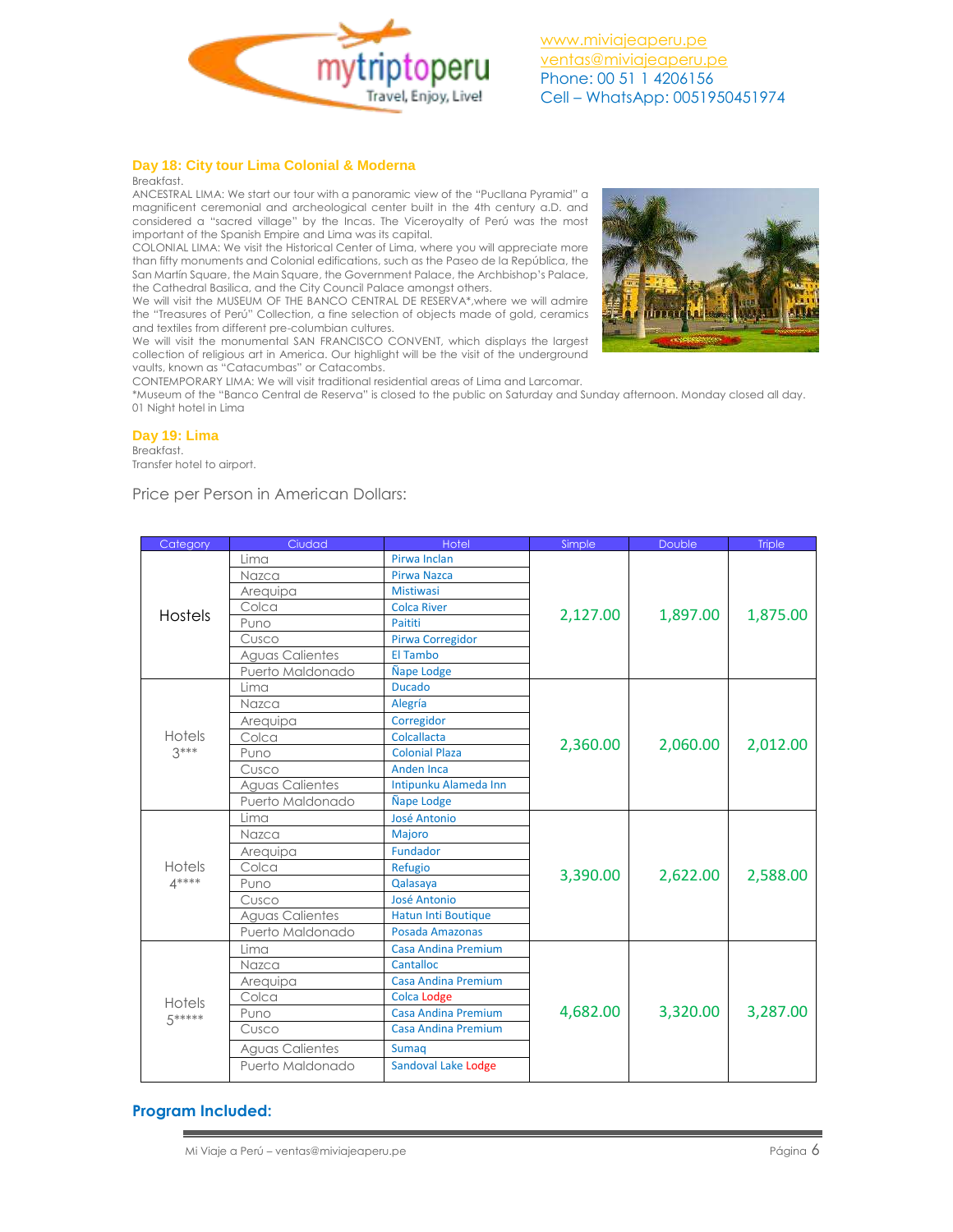

- $\checkmark$  All Transfers.<br> $\checkmark$  Air Tickets C
- Air Tickets Cusco / Puerto Maldonado / Lima
- 03 Nights Hotel in Lima.
- $\checkmark$  01 Nights de hotel in Nazca.<br> $\checkmark$  02 Nights in Arequing
- 02 Nights in Arequipa.
- 01 Nights in Chivay.
- 02 Nights Hotel in Puno.
- 04 Nights Hotel in Cusco.
- $\checkmark$  01 Nights in Aguas Calientes.<br> $\checkmark$  03 Nights in Puerto Maldonac 03 Nights in Puerto Maldonado**, program All Included.**
- 
- $\checkmark$  Breakfast.<br> $\checkmark$  01 Lunching 01 Lunch in Aguas Calientes.
- 
- $\checkmark$  01 Lunch in the Sacred Valley.<br> $\checkmark$  01 lunch in Taquile Island 01 lunch in Taquile Island.
- $\checkmark$  01 lunch in Chivay.
- Tours Sheared.
- All entrance.
- Bus Ticket Lima / Paracas / Nazca / Arequipa / Puno.
- $\checkmark$  Bus Ticket Puno / Cusco.
- Tourist Train Ticket to Machu Picchu.

## **Not Included:**

- $\checkmark$  International Air Tickets.<br> $\checkmark$  Meals no mentioned in t
- Meals no mentioned in the program.

## **Additional:**

- ← Upgrade to Vistadome Train \$ 48.00 per person.<br>← Upgrade Bus Cusco / Puno with tours in route & Li
- Upgrade Bus Cusco / Puno with tours in route & Lunch \$ 38.00 per person.

## **Important Notes:**

- Prices in American Dollars per person.
- **Minimum 2 persons**.
- Hotels Subject to spaces.

## **Program Summary:**

| Day 01: Lima                              |  |  |
|-------------------------------------------|--|--|
| <b>Transfer in Lima</b>                   |  |  |
| 01 Night hotel in Lima                    |  |  |
|                                           |  |  |
| Day 02: Lima / Paracas / Nazca            |  |  |
| <b>Breakfast</b>                          |  |  |
| Transfer to bus station                   |  |  |
| Bus Ticket Lima / Paracas 03:45/07:20     |  |  |
| Transfer bus station to Chaco             |  |  |
| <b>Tour Ballestas Islands</b>             |  |  |
| <b>Tour Paracas National Reserve</b>      |  |  |
| Transfer to bus station                   |  |  |
| Bus Ticket Paracas / Nazca 17:00 / 20:30  |  |  |
| Transfer bus station / hotel              |  |  |
| 01 Night hotel in Nazca                   |  |  |
|                                           |  |  |
| Day 03: Nazca / Arequipa                  |  |  |
| <b>Breakfast</b>                          |  |  |
| Transfer to airport                       |  |  |
| Overflight Nazca Line                     |  |  |
| Transfer to bus station                   |  |  |
| Bus Ticket Nazca / Arequipa 14:30 / 23:00 |  |  |
| Transfer in bus station / Hotel           |  |  |
| 01 Night Hotel in Arequipa                |  |  |
|                                           |  |  |
| Day 04: Arequipa - City tour              |  |  |
| <b>Breakfast</b>                          |  |  |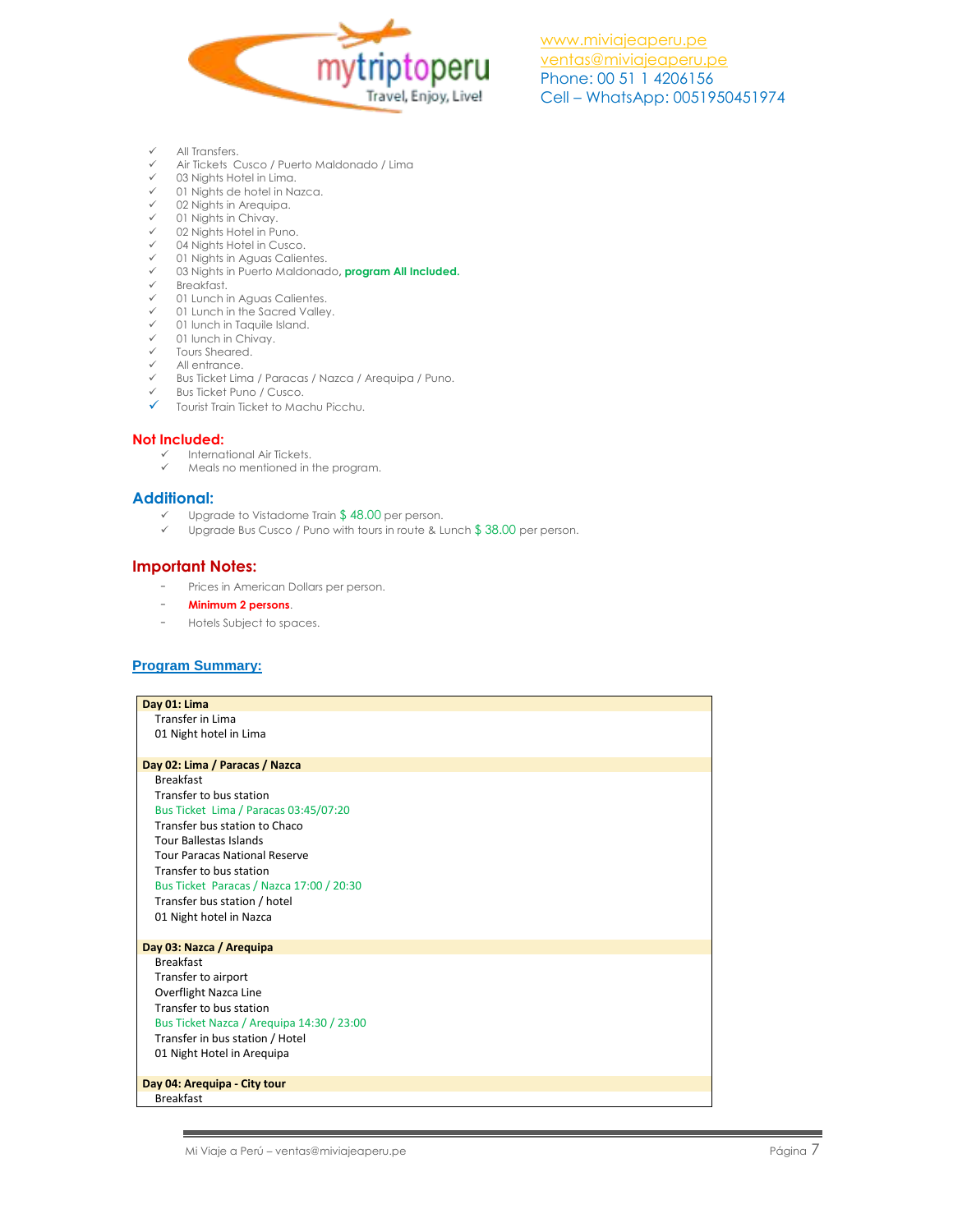

| City Tour & Santa Catalina in Arequipa                                                       |
|----------------------------------------------------------------------------------------------|
| 01 Night Hotel in Arequipa                                                                   |
| Day 05: Colca Canyon 2 Days                                                                  |
| <b>Breakfast</b>                                                                             |
| Tour Colca Canyon 2 days                                                                     |
| 01 Night Hotel in Colca                                                                      |
|                                                                                              |
| Day 06: Colca / Puno                                                                         |
| <b>Breakfast</b>                                                                             |
| Tour Mirador del Condor                                                                      |
| Bus Ticket Colca / Puno 13:30 / 19:40                                                        |
| Transfer in bus station / Hotel                                                              |
| 01 Night Hotel in Puno                                                                       |
| Day 07: Full Day Uros & Taquile Islands                                                      |
| <b>Breakfast</b>                                                                             |
| Full Day Uros & Taquile Islands                                                              |
| 01 Night Hotel in Puno                                                                       |
|                                                                                              |
| Day 08: Puno / Cuzco in Bus                                                                  |
| <b>Breakfast</b>                                                                             |
| Transfer to bus station                                                                      |
| Bus Ticket Puno-Cusco 08:00 / 14:30                                                          |
| Transfer in bus station / Hotel<br>01 Night Hotel in Cuzco                                   |
|                                                                                              |
| Day 09: Cuzco - City Tour & Nearby Ruins                                                     |
| <b>Breakfast</b>                                                                             |
| Free Morning                                                                                 |
| Pm. City Tour & Nearby Ruins in Cusco                                                        |
| <b>General Ticket entrances</b>                                                              |
| 01 Night Hotel in Cuzco                                                                      |
|                                                                                              |
| Day 10: Cuzco / Aguas Calientes - Full Day Machu Picchu in Tourist Train<br><b>Breakfast</b> |
| Transfers, Tourist Train, entrance, bus, guide.                                              |
| 01 Night Hotel in Aguas Calientes                                                            |
|                                                                                              |
| Day 11: Aguas Calientes / Cuzco                                                              |
| <b>Breakfast</b>                                                                             |
| Free Day in Aguas Calientes                                                                  |
| Tourist train Aguas Calientes / Ollantaytambo                                                |
| Transfer Ollantaytambo / Cusco                                                               |
| 01 Night Hotel in Cuzco                                                                      |
| Day 12: Full Day Sacred Valley                                                               |
| <b>Breakfast</b>                                                                             |
| Full Day Sacred Valley Pisac Market & Ollantaytambo Ruins                                    |
| 01 Night Hotel in Cuzco                                                                      |
|                                                                                              |
| Day 13: Cusco - Free Day                                                                     |
| <b>Breakfast</b>                                                                             |
| Free Day in Cusco<br>01 Night Hotel in Cuzco                                                 |
|                                                                                              |
| Day 14: Cuzco / Puerto Maldonado                                                             |
| <b>Breakfast</b>                                                                             |
| Transfer to airport                                                                          |
| Air Ticket Cuzco / Puerto Maldonado                                                          |
| PACKAGE 4 DYAS / 3 NIGHTS ALL INCLUDED                                                       |
| Transfer to Lodge. Lunch & Dinner                                                            |
| 01 Night Lodge in Puerto Maldonado                                                           |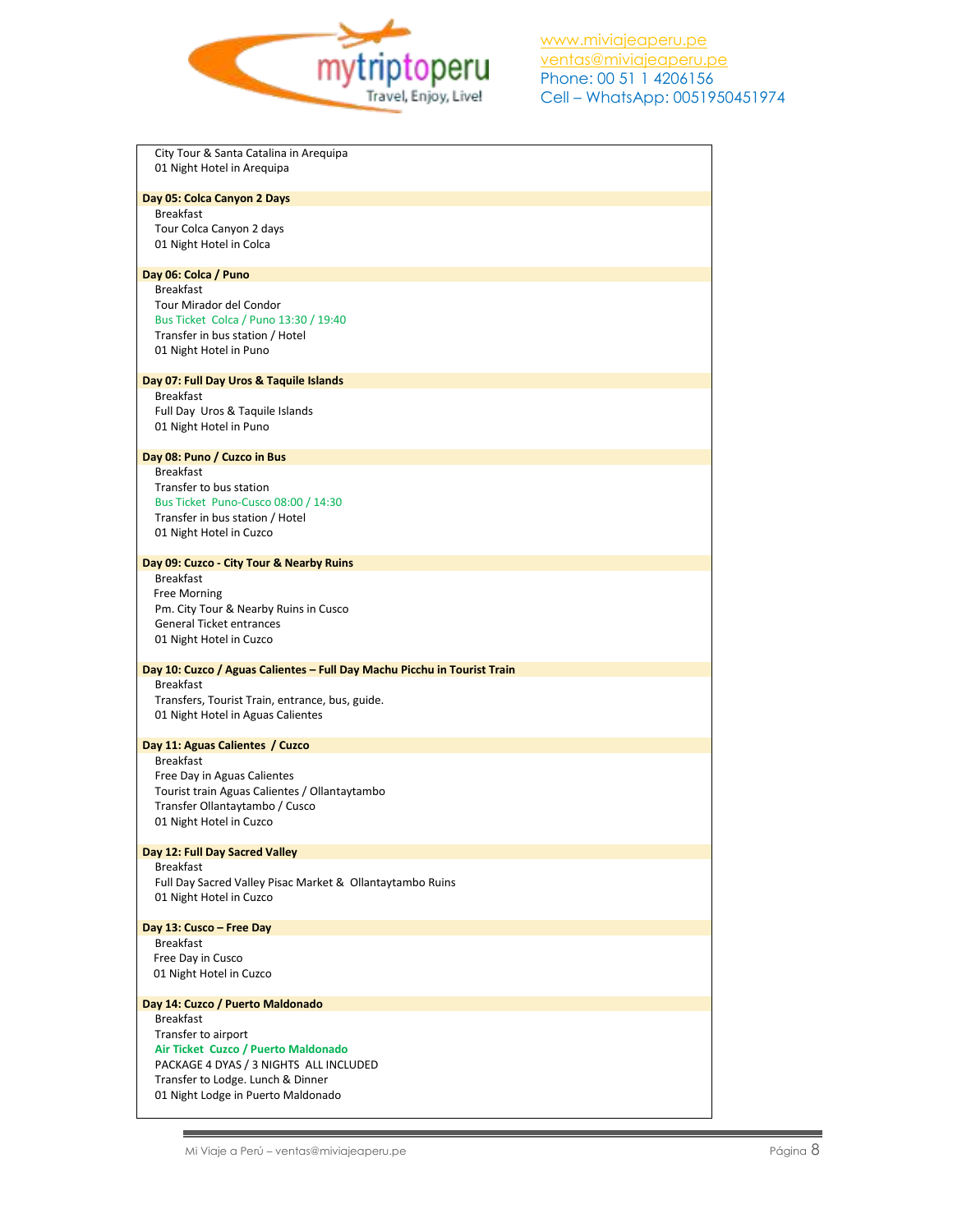

| Day 15: Puerto Maldonado - Lodge      |  |  |
|---------------------------------------|--|--|
| <b>Breakfast</b>                      |  |  |
| Tour, entrance, Lunch, Dinner         |  |  |
| 01 Night Lodge in Puerto Maldonado    |  |  |
|                                       |  |  |
| Day 16: Puerto Maldonado - Lodge      |  |  |
| <b>Breakfast</b>                      |  |  |
| Tour, entrance, Lunch, Dinner         |  |  |
| 01 Night Lodge in Puerto Maldonado    |  |  |
|                                       |  |  |
| Day 17: Puerto Maldonado / Lima       |  |  |
| <b>Breakfast</b>                      |  |  |
| Tour, entrance, Lunch                 |  |  |
| <b>Transfer to Airport</b>            |  |  |
| Air Ticket Puerto Maldonado / Lima    |  |  |
| Transfer in Lima                      |  |  |
| 01 Night Hotel in Lima                |  |  |
|                                       |  |  |
| Day 18: Lima- City Tour               |  |  |
| <b>Breakfast</b>                      |  |  |
| Am. City Tour Lima Colonial & Moderna |  |  |
| PM Free.                              |  |  |
| 01 Night Hotel in Lima                |  |  |
|                                       |  |  |
| Day 19: Lima                          |  |  |
| <b>Breakfast</b>                      |  |  |
| Transfer out Hotel / Airport          |  |  |

## **Terms and Conditions**

We are a team of professionals ready to answer all your questions and concerns and make your trip an unforgettable experience. To find out about the availability of a program, we recommend sending an email to: ................................. and one of our agents will respond within the next 24 hours. In order to process your order in the most efficient way possible, please do not forget to include the name of the desired program, as well as the date you wish to perform the service and the number of participants. If you want a tour with your preferences do not hesitate to let us know, we can put together a customized program, either in private or in a group.

In case you have any questions or additional questions, do not hesitate to send us an email, we are always at your service to answer any question you may have.

## **To make a reservation it is necessary to send the following information:**

Names and surnames Passport number or identity document Nationality Date of birth Number of participants Age

Please send us if you have any additional important information to make your trip an unforgettable experience.

### **Additional information:**

The confirmation of the program will be answered within a period no longer than 24 hours, where the corresponding deadlines for payments will be given.

The excursions are operated in English or Spanish, consult another kind of language.

#### **Travel Voucher:**

For each excursion / service that you have booked our reservation center will issue you the respective voucher / electronic receipt, which you must print and present at the time of starting the tour / service.

#### **Local Information:**

Our office will send you via e-mail the complete information of the contracted program as well as the contact information in each city visited, such as the office address, telephone numbers and the name of the person in charge of providing the services.

My Trip to Peru operates with 20 years of experience in the tourism sector and offers the client a first class service, making the client enjoy his trip / excursion without having to worry about the details of the organization.